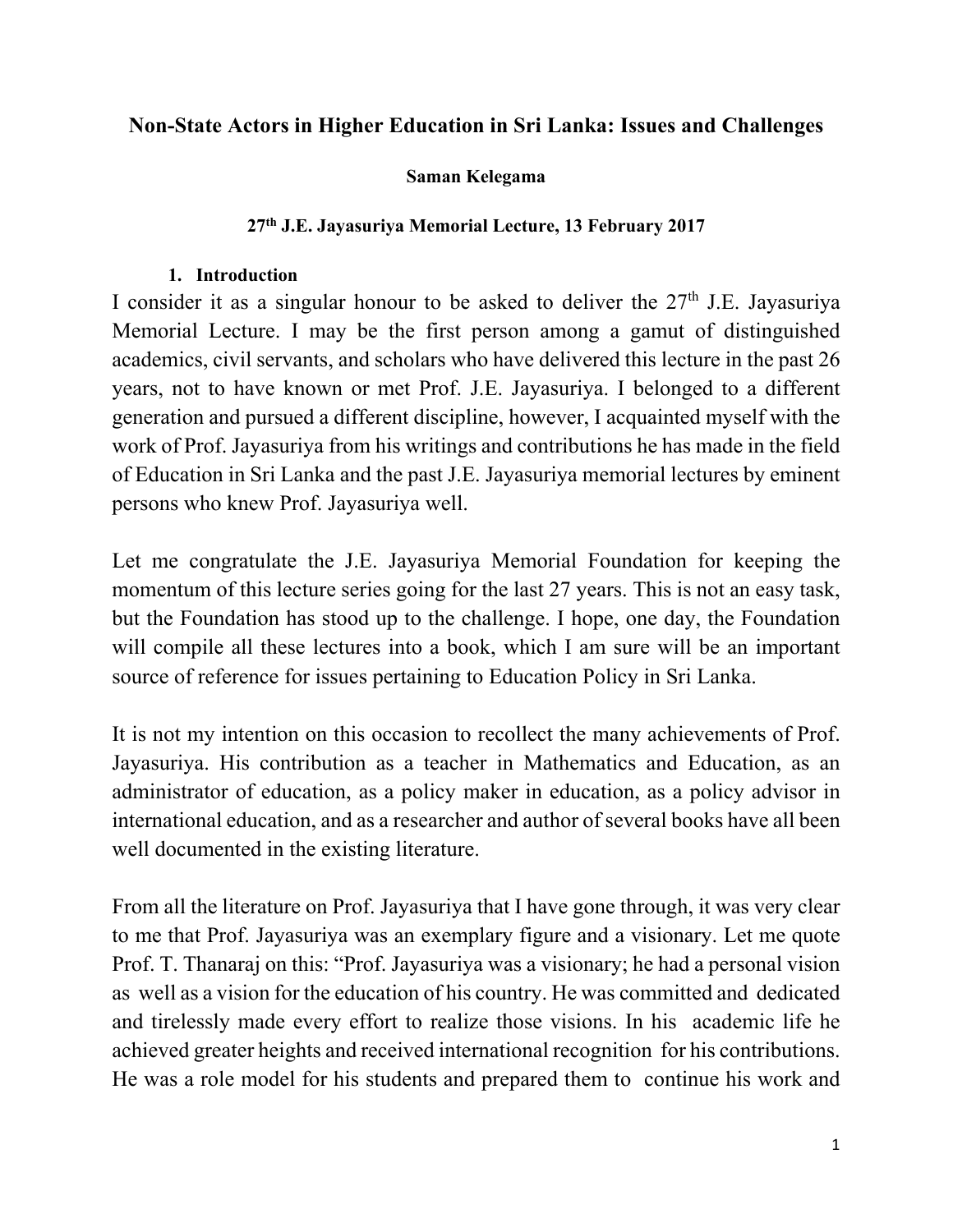many of his students keeping up the high ideals inculcated by their teacher and mentor still continue to provide dedicated service to their motherland as well as to humanity. Prof. Jayasuriya was a man ahead of his times and his thoughts and deeds will always inspire all of us and guide us to find creative solutions to our educational problems and issues" (*The Island*, 14 February 2014).

A similar comment was made by Dr. Gamani Corea when he delivered the  $4<sup>th</sup>$  J.E. Jayasuriya Memorial Lecture in 1994. He said: "[Prof. Jayasuriya] emphasized the need for education not only for its own sake, although he believed in that profoundly, but also because of its enormous impact on society – economic, cultural and social. This makes Prof. Jayasuriya's writing a lasting value. His was just not a comment on the situation in the period in which he wrote. It is a set of observations that are pertinent and relevant to our day and will surely remain so in the future" (p. 2).

To find creative solutions to one of the educational problems confronting this country as stated by Prof. Tanaraj, is going to be the theme of my talk today; i.e., Non-State Actors in Higher Education in Sri Lanka. What are the issues and challenges that we are facing today in the context of increasing participation of the private sector and NGOs in the higher education sector ? I think this is a topic of contemporary relevance and I am sure had Prof. Jayasuriya been among the living today, it would have been a theme where he would have been working on and advising the government and how to meet the situation. Therefore I feel that I am paying a deserving tribute to this great scholar by selecting this theme that is closely associated with his interests.

I will divide my lecture as follows: In the next section (Section 2) I will outline the key problem that Sri Lanka's higher education system is facing at present. I will then examine the emergence of non-state actors in the higher education system in Sri Lanka (Section 3) and in the fourth section highlight the emerging regulatory issues and the need for an accreditation institution. In the fifth section of the lecture, I will have a brief look at the role of non-state actors in the technical education and vocational training. I will then attempt to show what should be the way forward, followed by some concluding remarks at the end.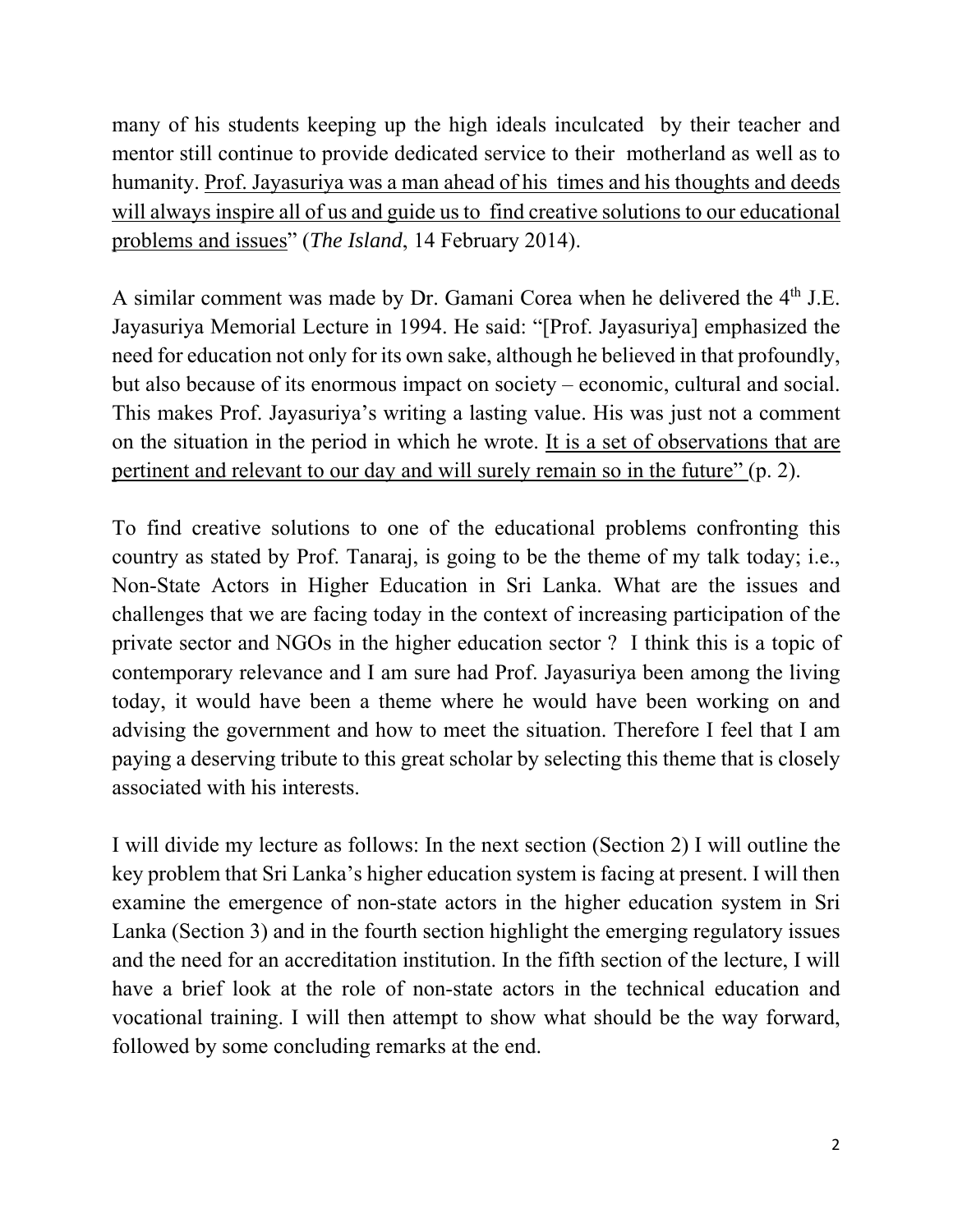# **2. Capacity Constraints of the State Higher Education System – Need for a Parallel System with Private Sector Involvement**

Today, Sri Lanka faces a great challenge with limited higher educated human capital unable to meet the demands of the market. According to the population census 2012, only 4 per cent of the age 25 years and above population have degree level qualifications. This is mainly due to the higher education system catering only to a very small proportion of the population of the country.

As in the case of general education, the government plays a prominent role in the provision of higher education services, but the capacity of the state university system is limited. University intake has become progressively more competitive throughout the years due to the limited number of placements available. With the aim of increasing opportunities for higher education, the university intake which was confined to about 21,547 students in 2010 has now increased to about 25,200 in 2015 (see Table 1). Yet, of the 149,489 students who were eligible for university entrance from the A-Level 2014/2015, only 17 per cent were admitted to state universities due to limited placements in the state funded universities (CBSL, 2015). Consequently, each year, about 120,000 students who qualify for University admission have to abandon their ambitions to enter a university. Moreover, many students who pass out from International Schools with EDEXEL or International Baccalaureate or any other equivalent qualification are not able to find a place in local Universities.

What are the options available to all these students? Those from highly affluent families are able to obtain university education outside the country. Annually, around 12,000 Sri Lankan students are estimated to go overseas for higher education opportunities.<sup>1</sup> The drain on foreign exchange is estimated at US\$ 50 million per annum. Those who cannot afford overseas education have been increasingly looking at the domestic market for alternative options.

To fill this gap, many non-state actors have come into the field of higher education. Various private sector degree-awarding institutions have sprung up across the

<sup>&</sup>lt;sup>1</sup> De Alwis. D., (2013), "More Foreign Students, Scholarships in Pursuit of Hub Status", http://www.universityworldnews.com/article. php?story=20130524094742394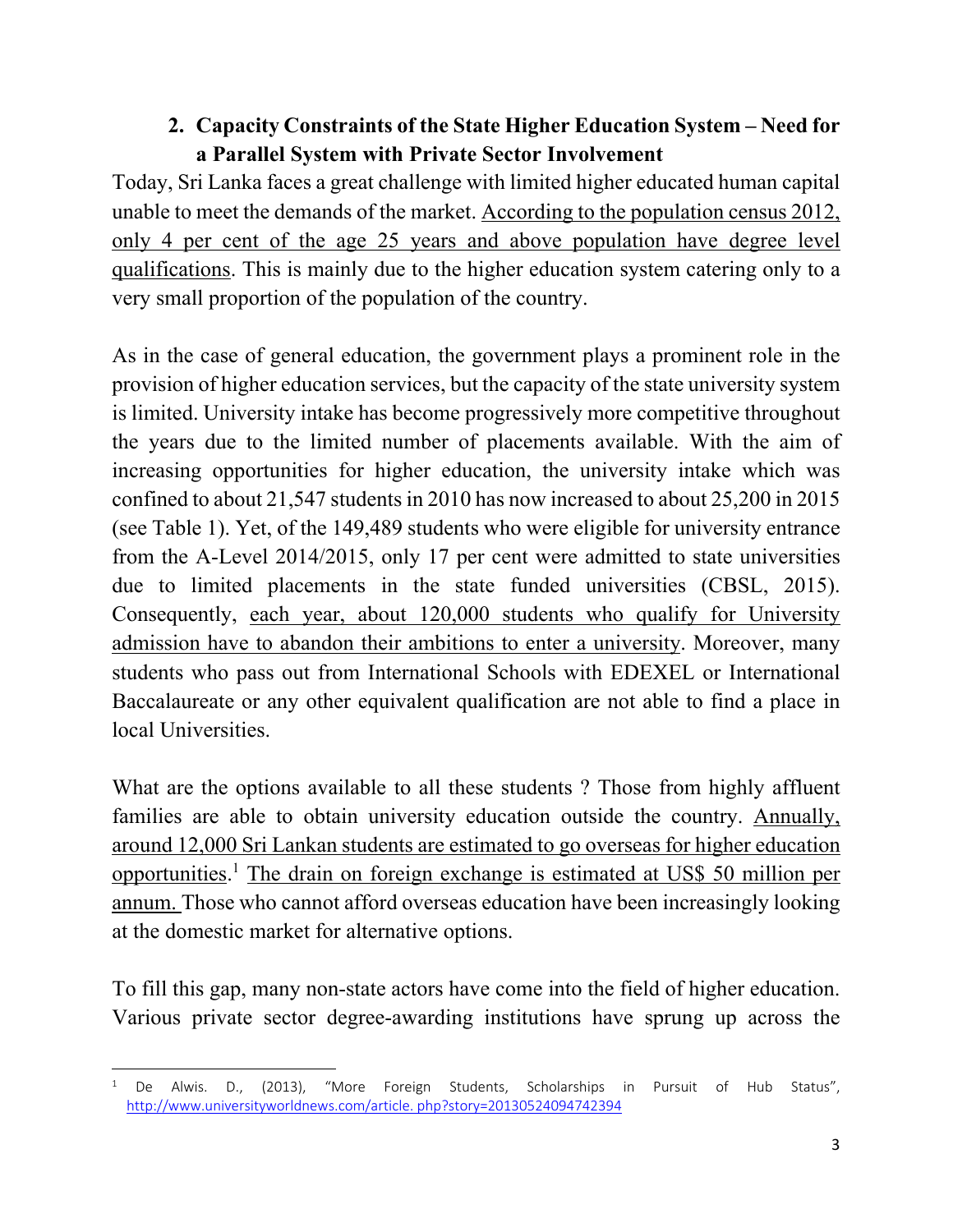country to cater to rising demand for higher education. One only needs to look at the Education supplementary pages in the Sunday newspapers, viz., The Sunday Times and Observer, on how these institutions are competing with one another to attract new students to their enrolment programmes. The expansion of higher education opportunities in Sri Lanka via non-state actors have enabled many students, some of whom would otherwise have studied abroad, to graduate locally at a considerably lower cost, and saving foreign exchange.

## **3. The Emergence of Non-State Actors in Higher Education in Sri Lanka**

With the opening up of the economy in 1977, there was a more liberal position taken in regard to higher education institutions. The landmark event was the establishment of the University Grants Commission (UGC) on 22nd December 1978 under the Universities Act No. 16 of 1978. Among the functions of the UGC are allocation of funds to Higher Educational Institutions (HEIs), maintenance of academic standards, regulation of the administration of HEIs and regulation of admissions of students to HEIs. The government embarked on establishing first, a government-owned but more liberal Open University and thereafter a private medical college was permitted in 1981 (North Colombo Medical College -- Ragama), while foreign university affiliated institutions such as the Institute of Technological Studies were promoted since the mid-1980s. These initiatives could be considered as first acts of encouraging private sector involvement in higher education. Over the years, the private sector participation in the higher education sector grew, in particular, during the 1990s and 2000s.

As currently practised in Sri Lanka, private higher education institutes (HEIs) fall into two categories: (i) institutes registered under the Ministry of Higher Education as degree-awarding institutes, and (ii) Unregistered HEIs that operate outside the purview of the Ministry of Higher Education.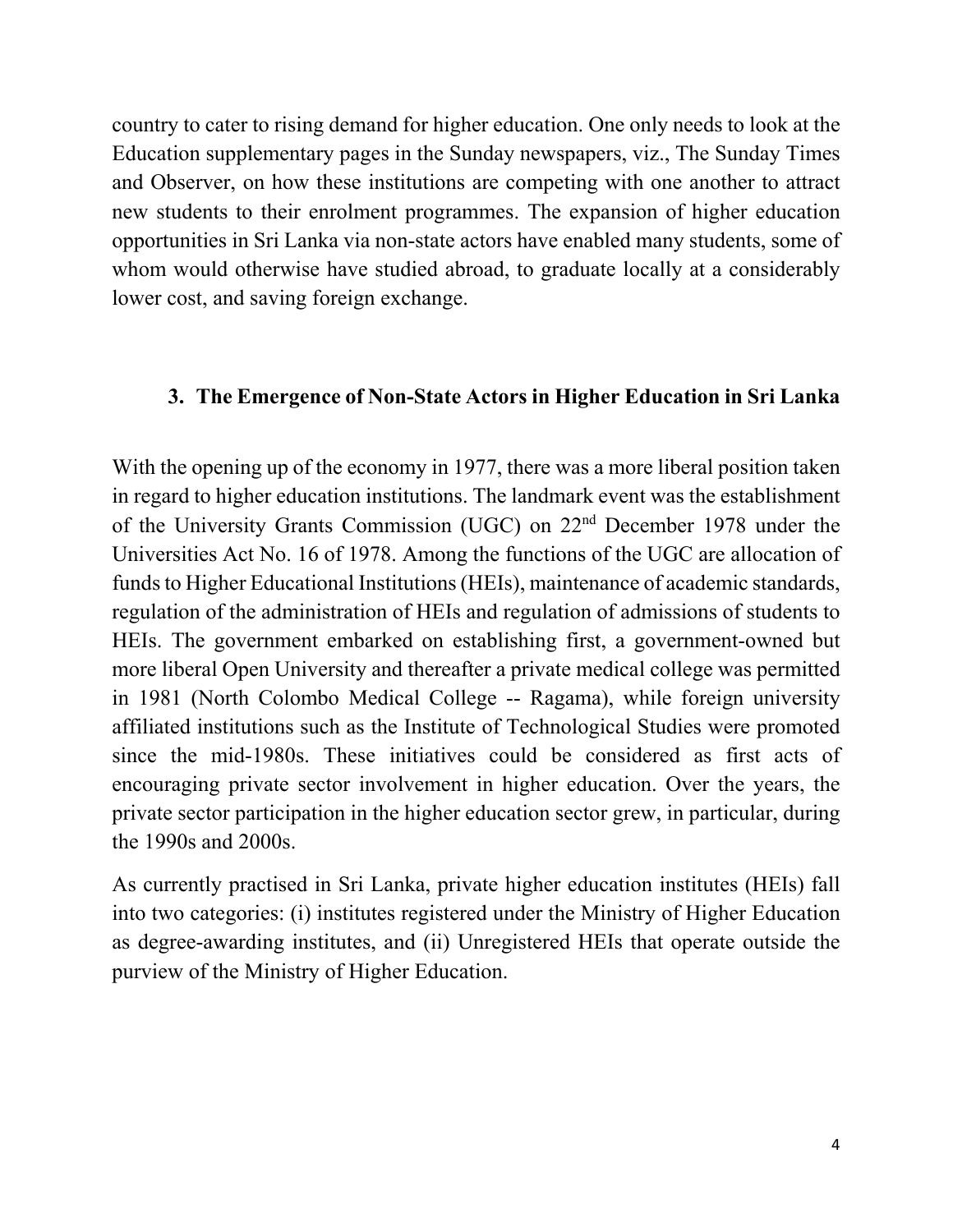## *Registered Private HEIs as Degree-Awarding Institutes*

Granting 'Degree Awarding' status to institutions outside the purview of the UGC under the Universities Act No. 16 of 1978 is a key milestone in Sri Lanka's private higher education. Section 25A of the Act empowers the Minister, by way of a 'Degree Awarding Institute Order', to recognize any institution subject to fulfillment of stipulated conditions, as a 'degree awarding institute'

As of 2015 there were 16 such non-state institutes offering 64 recognized degree programmes in the field of Information Technology, Engineering, Psychology, Management, and Medicine. These include NIBM (National Institute of Business Management), CINEC (Colombo International Nautical and Engineering College), Horizon Campus, SANSA Campus, SAITM (South Asia Institute of Technology and Medicine), and the ICASL (Institute of Chartered Accountants of Sri Lanka). Many of these institutes are private organizations established under the Companies Act No. 07 of 2007 (or BOI Act No. 16 of 1992).

Institutes offering professional diploma and certificate courses in the field of Accounting, Marketing and Information Technology also operate with recognition from the Ministry of Higher Education. At the end of 2014, 8,892 total enrolments were recorded in these Degree Awarding Institutions for local degree awarding programmes. A further 60,000 plus students were enrolled in diploma and affiliated degree programmes in these institutes (CBSL, 2015).

In granting recognition to Degree Awarding Institutions, the Minister is subject to provisions of Section 70 C of the same Act to issue directions to these institutes in relation to the eligibility criteria in enroling students and the examinations conducted by the institute. The institutional framework and rules in relation to the functions of the Specified Authority and the eligibility criteria for recognition is cited as the Specified Authority Rules No.1 of 2013, published in the Gazette Extraordinary No. 1824/21, dated August 22, 2013. These rules enable the Specified Authority to appoint Standing Committees on Accreditation and Quality Assurance (SCAQA), an Institutional Review Panel, and a Subject Review Panel. The rules also provide for the application process which an institute has to follow -- they offer guidelines to be followed in making an application for recognition.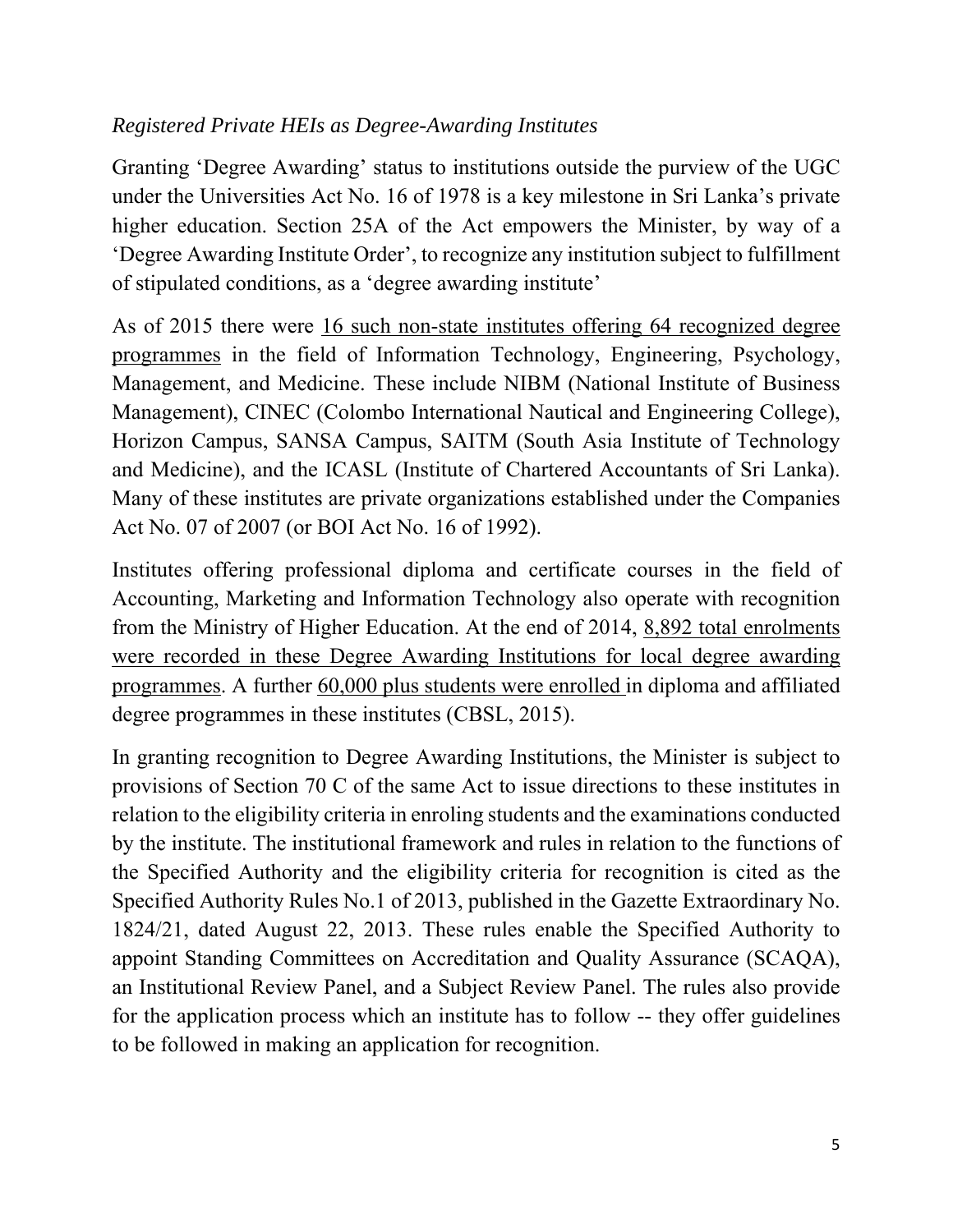The application should include a description of the financial viability of the institution, the availability of physical and human resources, capacity to conduct academic programmes meeting the SCAQA standards, research competencies, admission criteria<sup>2</sup>, and student support services. The Standing Committees assist the Specified Authority by assessing and performing the task of accreditation of institutes intending to be recognized as degree awarding institute. Finally, the Ministry of Higher Education on the basis of the recommendation approves the degree awarding status to these institutions. All the institutions I mentioned went through this procedure to gain the degree awarding status. At present, this procedure is not compulsory or mandatory for all HEIs.

# *Unregistered Private HEIs*

Many institutions of the private sector have not applied for such registration/certification. They have avoided the process of paying fees and going through the process of getting approval as they make use of an affiliation to a foreign University to assert their presence in the market. A foreign University affiliated institution does not face legal barriers in offering degrees under the current regulatory environment. Affiliated institutes generally train and prepare students for degree programmess and courses offered by the parent university -- a foreign university. Some of them are franchised institutions operating on behalf of a foreign degree awarding institution.<sup>3</sup> Several such affiliated institutes currently operate across Sri Lanka.

The UGC in terms of the provisions of the Public Administration Circular No. 16/92 dated 13th March 1992 recognizes universities listed in the International Handbook of Universities (published by International Association of Universities) and Commonwealth Universities Yearbook (published by Association of Commonwealth Universities) but not the degree programmes offered by recognized other foreign universities. Courses offered at these institutes are predominantly in Commerce and Management fields. These non-registered higher education institutes

<sup>&</sup>lt;sup>2</sup> The admission criteria and procedure followed by the institute under consideration should conform to the minimum entry qualifications adopted by the UGC for undergraduate programmes.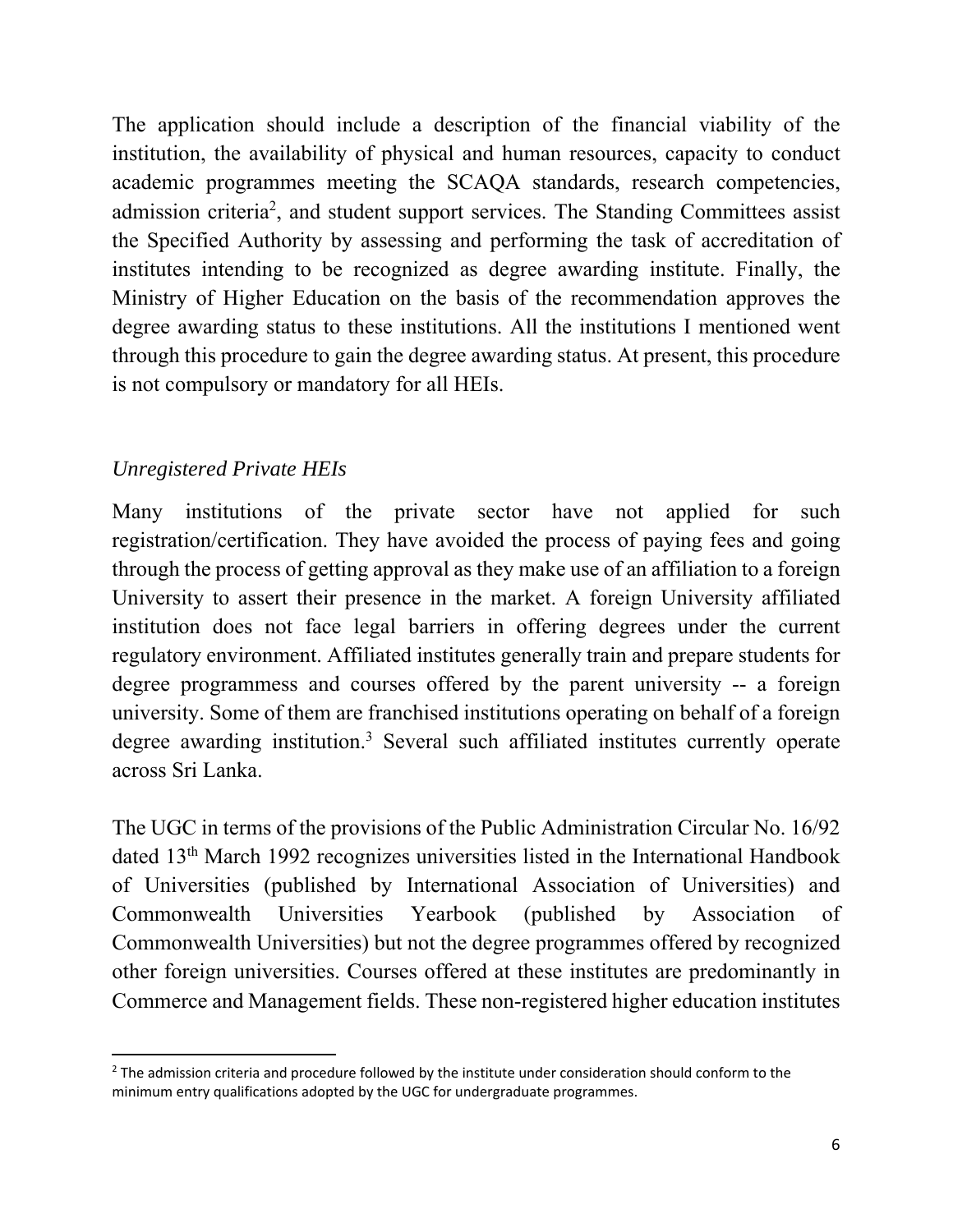had around 4,518 students enrolled in their degree programmes in 2015 (CBSL, 2015).

With the growing number of affiliated institutes, the lack of policy on quality and a governing authority are issues that have been raised by many stakeholders in the society. There is no legal entity or regulatory body to monitor the functions of these institutes. The proposals presented in the 'National Policy Framework on Higher Education and Technical & Vocational Education' of 2009 recommends these institutions to register under the foreign university and provide training to students for degree programmes which are to be offered and conducted by the parent university. Furthermore, the National Policy Framework suggested that the establishment of these institutes needs to be regulated by ensuring that the parent institutions and courses are recognized in the country of origin as well as in Sri Lanka. To achieve this, it was recommended by the National Policy Framework that proper guidelines need to be set for the recognition of overseas institutions. And above all, the institutes should also be subject to quality and accreditation requirements (NEC, 2009).

## **4. The Emerging Regulatory Issues**

Even for those non-state higher education institutions with degree awarding status granted by the Ministry of Higher Education there are issues in regard to the recognition of the degrees. This is when the regulatory body relevant to the subject/discipline does not see the approval of degree awarding in the same manner as the Ministry of Higher Education. While degree awarding institutes like the Sri Lanka Institute of Information Technology (SLIIT) and the National Institute of Business Management (NIBM) have not been questioned on their degree awarding status, the Medical degree offered by the South Asian Institute of Technology and Medicine (SAITM) has been questioned by the regulatory body for the discipline of Medicine, viz., Sri Lanka Medical Council.

SAITM was established in 2009 and was granted degree awarding status for the subject of Medicine (MBBS) by Gazzet No. 1721/19 of 2011 subject to fulfillment of several conditions stipulated in the Gazette, including the establishment of its own teaching hospital. After establishment of the Teaching Hospital in 2013, by Gazette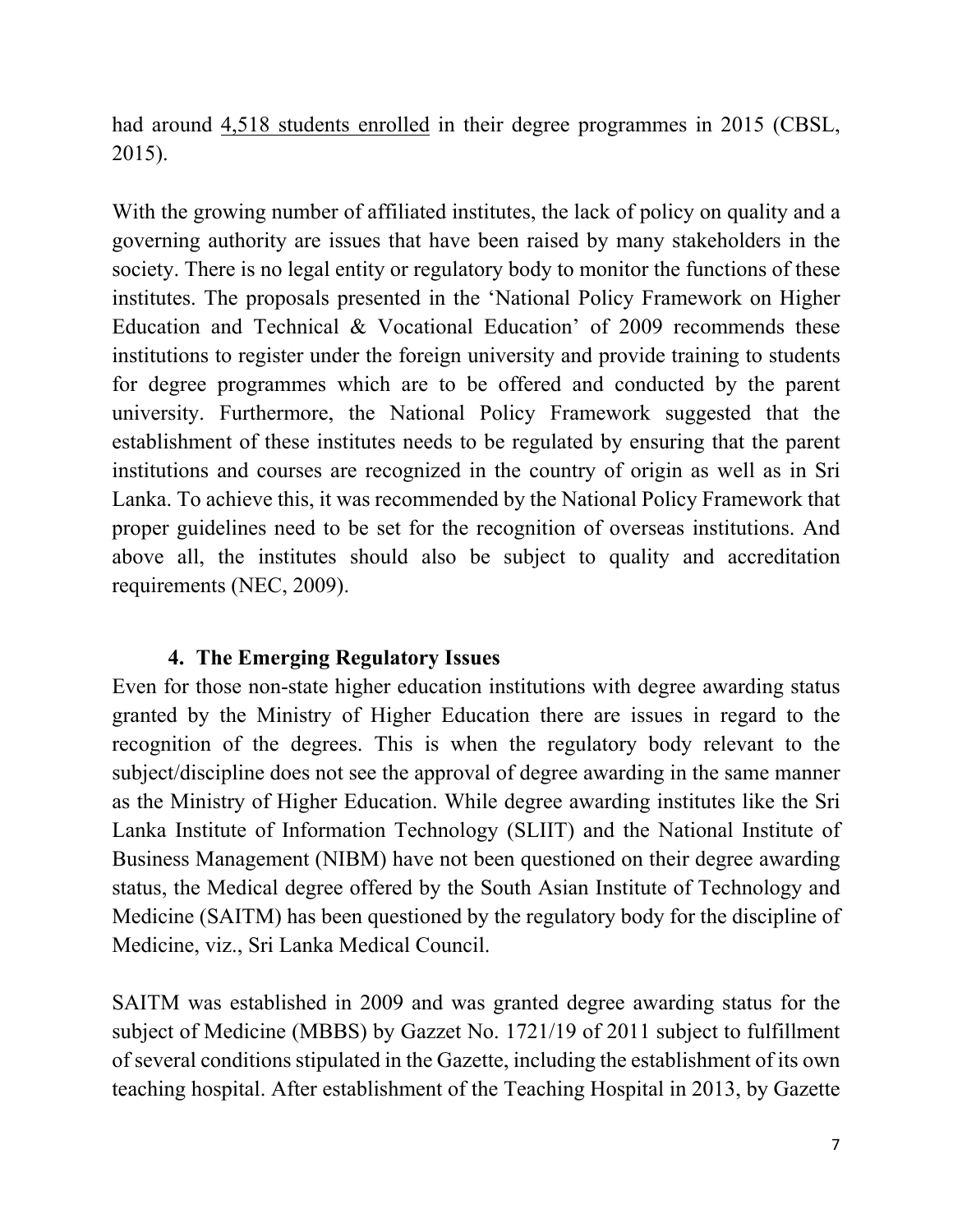No. 1829/36 of 2013 the MBBS degree offered by SAITM was fully recognized by the Ministry of Higher Education. The SLMC however refused to recognize the degree of SAITM stating that the courses offered do not meet the required standards. In short, it is argued that the clinical training in the SAITM affiliated hospital is inadequate due to the limitation of patients, and two courses (Forensic Medicine and Community Medicine) are not fully covered in the degree. Normally such courses can be covered in clinical training associated with Government hospitals. To fulfill these gaps, the SAITM requested two government hospitals (Avisawella and Kaduwela) for training on a fee paying basis but the Government Medical Officers Association (GMOA) objected to granting such facility to SAITM students.

Can a regulatory body like SLMC over-rule a decision made by the Ministry of Higher Education on recognition of a degree by following the due process ? This fact among others were the issues that the judgment on 31 January 2017 by the Appeal Court had to address. The court observed that the Sri Lanka Medical Council had no powers to decide whether or not to grant registrations or decide on the suitability of a university, which was the power vested with the Minister of Higher Education.<sup>4</sup> The verdict was that the SLMC should provisionally recognize SAITM qualified students for registration and SAITM is empowered to grant the MBBS degree. The SLMC and GMOA and some political parties have still not come into terms with this judgment.

There are a number of issues here which has made the matter complicated. First is an issue of double standards by the SLMC and GMOA as it is not logically clear to the outsider on what basis the Kotalawela Defence Academy which did not even possess its own Teaching Hospital at that time was granted the MBBS degree awarding status by the SLMC. Second, when it comes to standards of Medical degrees, should the government Medical Faculties be treated differently from the non-state actors ? Questions have been raised about the standard of teaching and training facilities in the Medical Faculties of Rajarata and Batticaloa where neither the SLMC nor the GMOA have made any comments. Third, it is an agreed fact that people's livelihoods are important and in that context Medical Doctors should be of

 <sup>4</sup>http://www.economynext.com/Sri\_Lanka\_Medical\_Council\_used\_double\_standards,\_exceeded\_powers\_\_Court-3‐7225‐10.html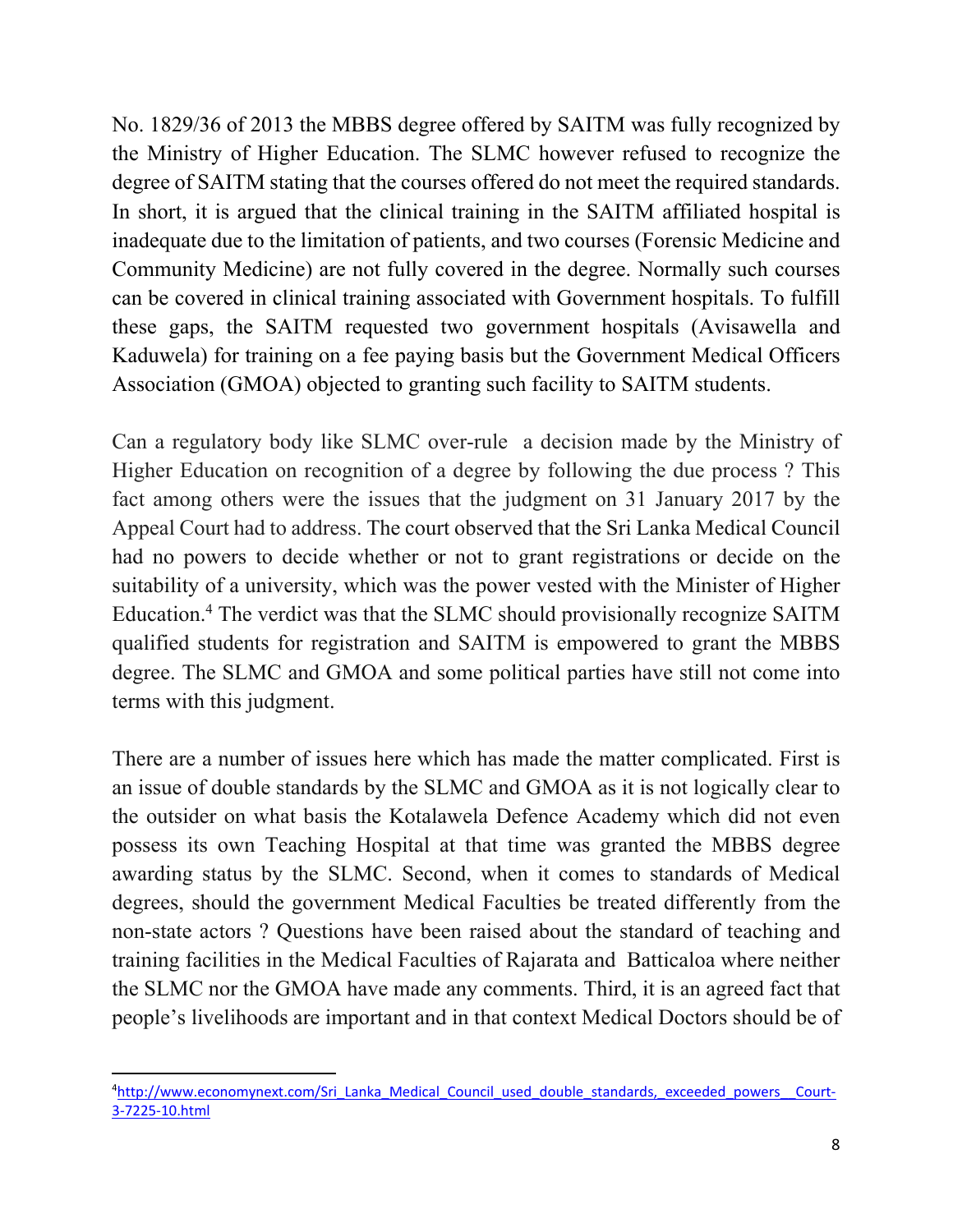very high standards when it comes to dealing with a patients. However, this argument is equally valid to an Engineer who designs a Bridge or a Building or an Airline Pilot who has more than one life in his/her hand. Thus the so-called super standards cannot be confined only to one profession and the corresponding regulatory body acquiring the role of the sole custodian of standards has been questioned. Fourth, polities have made in-roads to the issue and thereby blurring the technical issues and bringing class issues to the forefront of the debate.

It is not my intention to get into this issue which has been amply covered in the existing literature, suffice is to say that it all boils down to one issue: the need for an overall independent accreditation board for monitoring standards of non-state universities. This becomes all the more important as the government intends to open more private medical colleges in the future as stated by the Minister of Higher Education. This brings me to next subtopic of need for an accreditation body.

# *The Need for an Accreditation Institution*

When the non-state institutions in higher education was growing in the economy, the last government recognized the need for an independent accreditation system to be in place instead of the existing approval system in the Ministry of Higher Education in order to recognize or reject the degrees offered by such non-state institutions. It was noted that the prevailing quality assurance mechanisms and regulatory systems have a very narrow coverage, excluding the vast non-state HEIs functioning independently.

In 2011, the government attempted to introduce new legislation under the Bill on Quality Assurance, Equalization, Qualification and Framework with the aim of uplifting the quality of the diplomas and degrees which were being offered by private sector degree awarding institutions. Under the proposed framework, degrees and diplomas awarded by the non-state sector were to be regulated to ensure quality. However, the government had to withdraw the proposed Bill owing to escalating protests from student groups and academics opposed to private HEIs. Student groups alleged that the Bill would curtail the free education currently enjoyed by the stateowned University students. Besides, the Federation of University Teachers'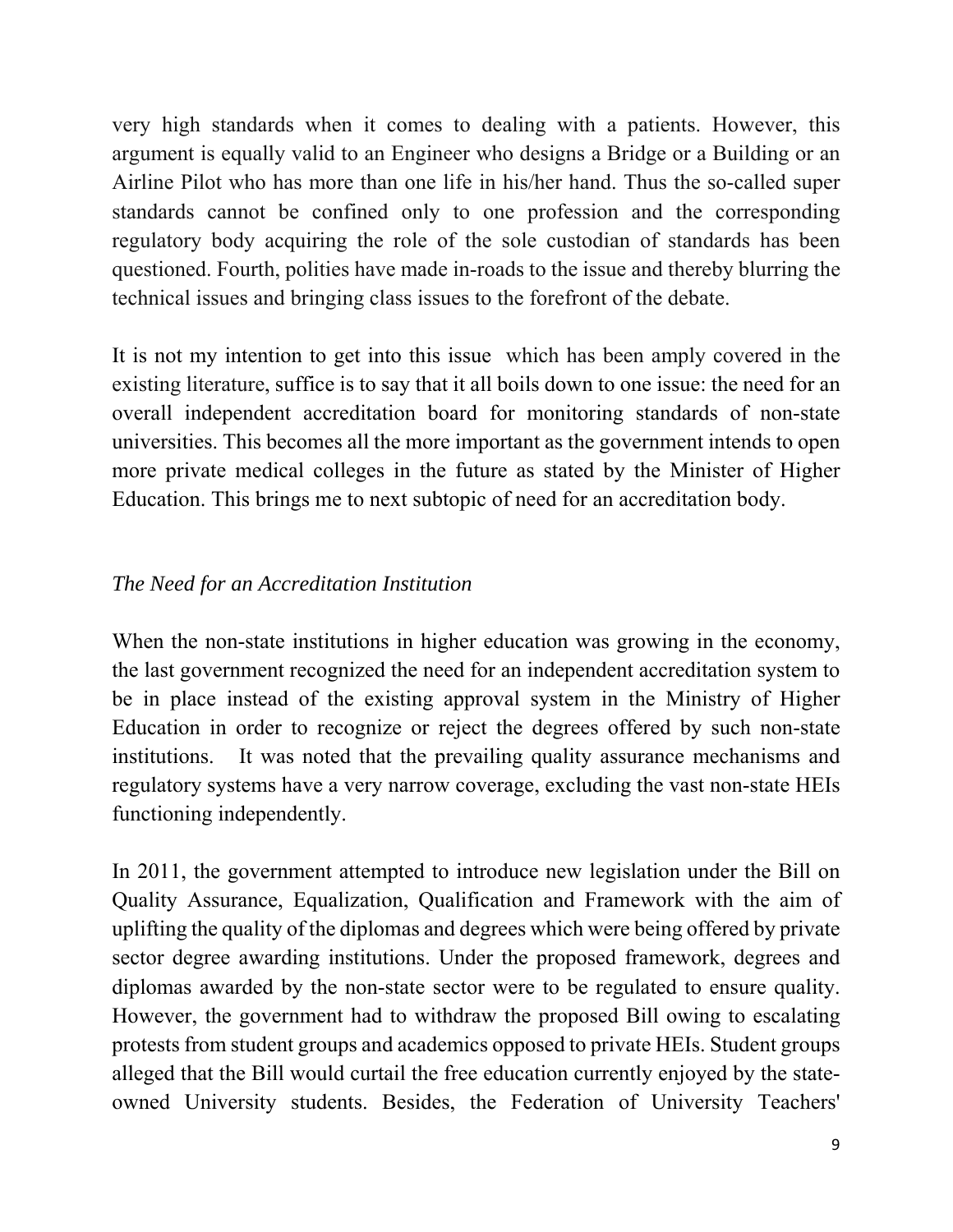Associations (FUTA) also opposed the Bill, on the grounds of transparency, in particular, the manner in which it was processed, arguing that the Bill should be discussed with all stakeholders including students, before being presented to Parliament. Although the draft Bill had been approved by the Cabinet in 2011, its provisions were never made fully public.

In these circumstances, with the aim of bringing private universities into operation while avoiding escalating conflicts, the then government took measures to attract foreign universities to set up campuses and research centres in 'free investment zones' as BOI approved projects (akin to the Malaysian Model – see Box 1). Under this scheme, foreign investors were to be offered land and tax concessions. The aim was to create a higher education hub in Sri Lanka which was cost effective for foreign students<sup>5</sup>. Also, the establishment of foreign branch universities in the country was expected to encourage local students to study at international universities at home and lessen the drain of foreign exchange from the country. In September 2013, a Gazette Extraordinary was tabled in Parliament to grant a 15 year tax holiday to a British university (University of Central Lancashire) that was planning to establish a branch campus in Sri Lanka. The then British Foreign Secretary, William Haig, laid the foundation to the campus when he visited Sri Lanka for the Commonwealth Summit in 2013. Plans to allow 10 private universities to operate locally by 2020 in six such education zones were announced in 2014.<sup>6</sup> However, there was no positive outcome from any of these initiatives. Why ? Because the foreign investors saw the student protest against such higher education institutions and the government's ambivalent role in moving forward with the Quality Assurance, Equalization, Qualification and Framework for higher education. So they decided to take a "wait and see' approach before committing their funds.

<sup>5</sup> The Mahinda Chintana emphasized creating five hubs in Sri Lanka and one of them was a Knowledge Hub.

<sup>6</sup> Business Standard, (2014), "10 International Universities to Open Campuses in Sri Lanka", http://www.business‐ standard. com/article/news-ians/10-international-universities-to-open-campuses-in-sri-lanka-114042300988\_1.html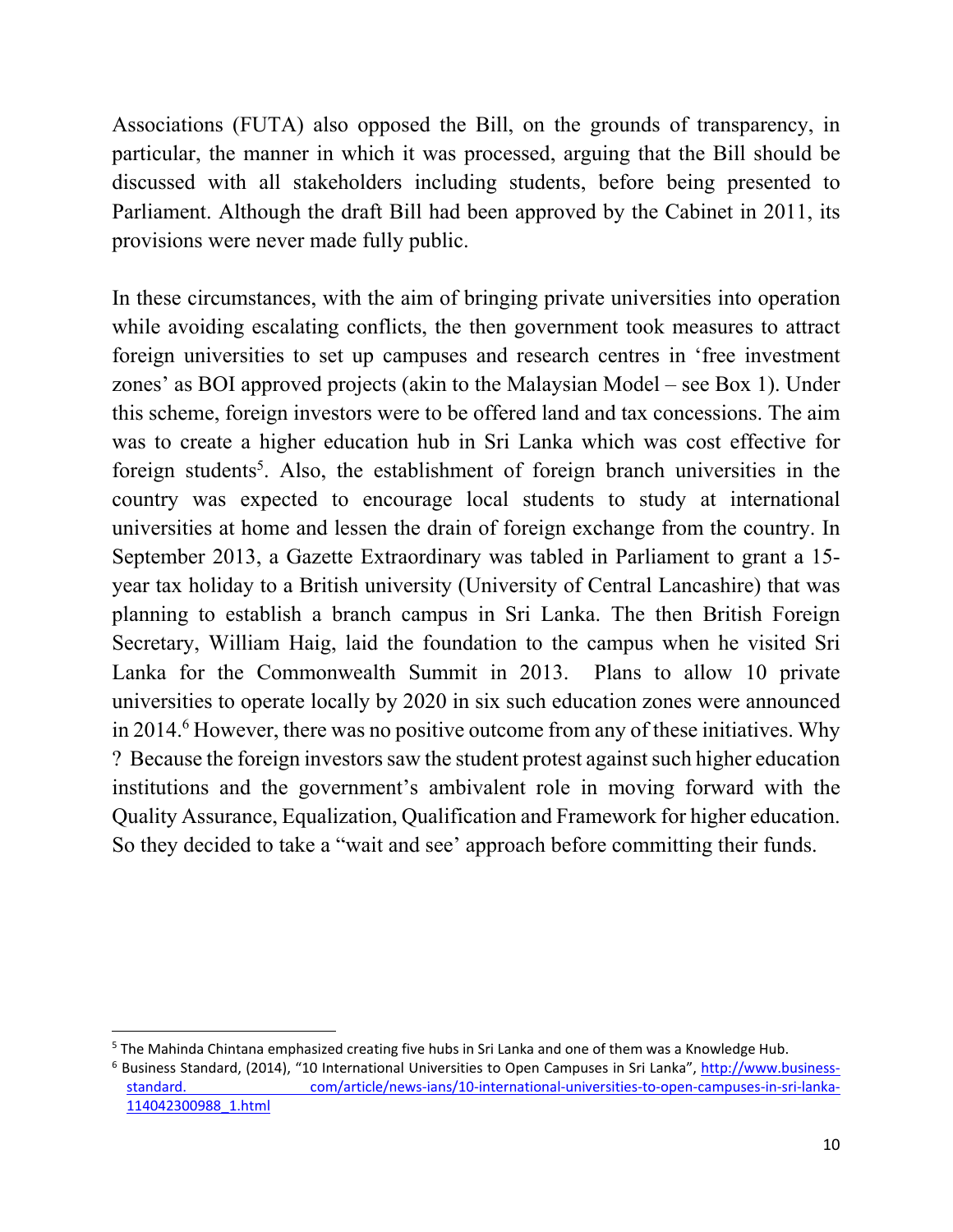## **5. Technical Education and Vocational Training (TEVT)**

In this field also the role of non-state actors is gradually increasing. As of 2015, there were 718 registered non-state actors compared to 635 state actors in Technical Education and Vocational Training. Unlike the well known state sector Technical Education and Vocational and Training institutes like -- Department of Technical Education and Training (DTET), Vocational Training Authority (VTA), Sri Lanka National Apprenticeship and Industrial Training Authority (NAITA), Ceylon-German Technical Training Institute (CGTTI), National Youth Services Council (NYSC), University of Vocational Technology (UNIVOTEC), and National Institute of Fisheries and Nautical Engineering (NIFNE) – most non-state actors in Technical Education and Vocational and Training are not well known although their numbers are larger than the state sector.

A Technical and Vocational Education Commission was established in 1991 and has put into place a system of registration and accreditation of courses to establish and maintain a credible system of quality assurance for Technical Education and Vocational Training. In 2005, the National Vocational Qualification (NVQ) was put in place and in 2008 the University of Vocational Technology was established to award National Vocational Qualification degree equivalent. The 718 registered nonstate Technical Education and Vocational Training institutes offered 703 accredited courses and were responsible for 16,462 National Vocational Qualification certificates – 40 per cent of certificates in 2015.

But there are unresolved issues. Only 39 per cent of non-state Technical Education and Vocational Training institutes are registered with the Technical Education and Vocational Commission as they cannot meet the required standards and infrastructure facilities. Only 26 per cent of the non-state Technical Education and Vocational Training institutions offer National Vocational Qualification and all others offer non-National Vocational Qualification. There is a need for more privatepublic sector partnerships and coordination to uplift the standards of some non-state actors. Clearly accreditation is an issue for the non-state sector Technical Education and Vocational Training sector just as it is for the degree awarding Universities and Institutions from the non-state sector.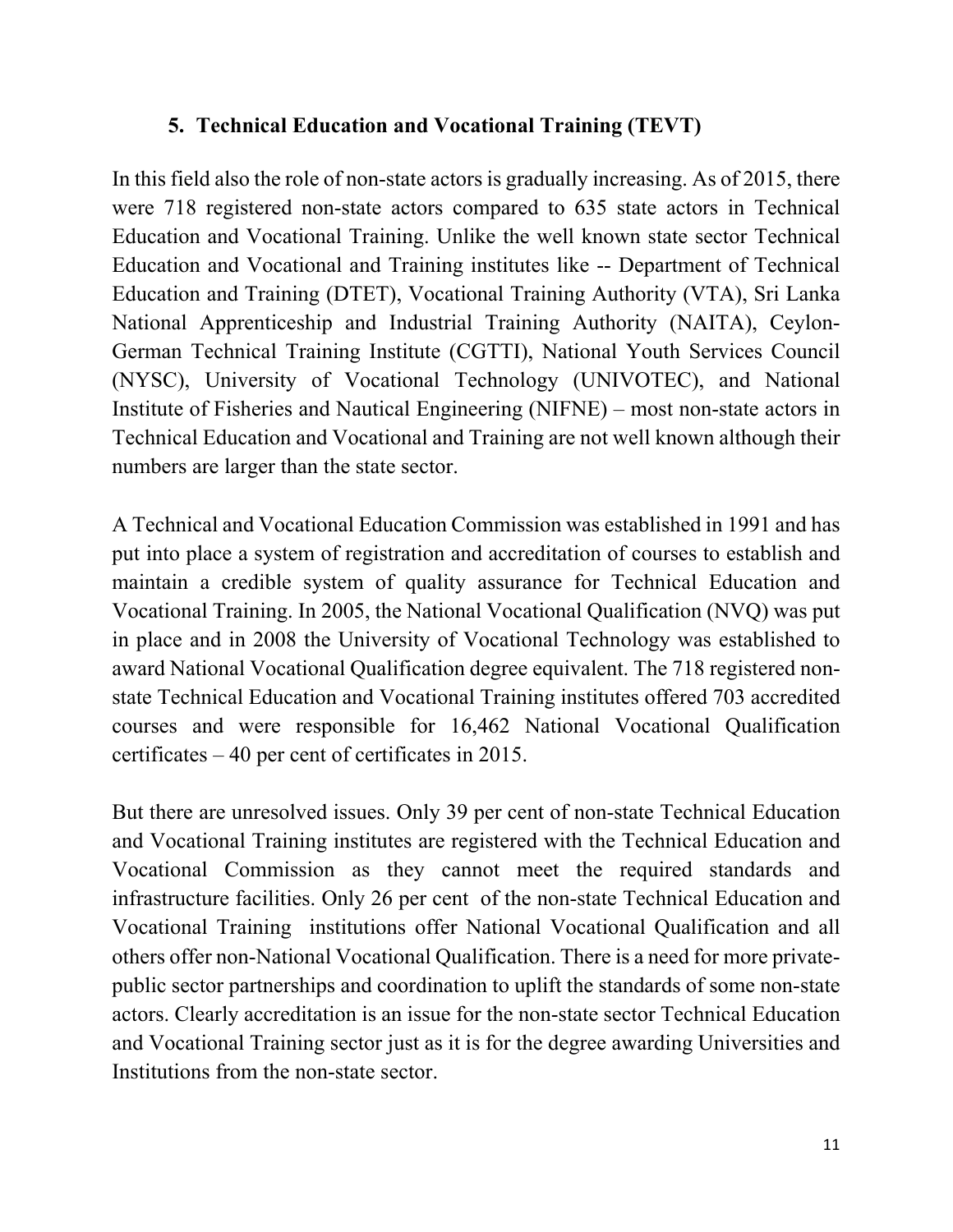## **6. Way Forward**

For those who oppose the increasing role of non-state actors in the higher education in Sri Lanka, the simplest thing to say is that we must curtail the growth of non-state actors in higher education and increase the capacity of student in-take of the established state Universities. It is true that allocation of expenditure for education in Sri Lanka is only 1.2 per cent of GDP compared to 6.3 per cent in Malaysia, 3.4 per cent in both Indonesia and Philippines, 3 per cent in Singapore, 4.1 per cent in Nepal and 3.8 per cent in India. The option for increasing this expenditure in Sri Lanka is limited given the current fiscal constraints. An entire overhaul of the Budget is required if we are to increase education expenditure significantly which is not possible in the short run.

Various options to increase the student in-take under the state University framework have been discussed, such as night shifts, distant learning, etc., without any practical outcome. In this context, what the country needs is some form of a private public partnership for the higher education sector upliftment, in particular, to address the crucial areas like limited student intake to Universities. I have highlighted in the appendix some of the private-public partnerships that have worked in other countries which Sri Lanka can consider to emulate with due country specific adjustments.

In the 2017 Budget Proposals, the Finance Minister referred to the students who missed out University entrance by an insignificant margin and proposed a loan scheme up to maximum of Rs. 800,000 per student for the entire course of studies The loan will be interest free and will be offered to 15,000 students based on the Z score to follow courses in UGC approved non-state degree awarding institutions. Rs. 300 million was earmarked for this purpose (Article 117, Budget Speech, 2016). The Minister further stated that in order to ensure good quality degrees, non-state higher education institutions should be allowed to offer courses accredited by state Universities (Article 116, Budget Speech 2016).

Based on the powers vested under Sections 29(e), 29(p) 29(r) and 29(s) of the Universities Act No. 16 of 1978 as subsequently amended, and after having consulted several Vice-Chancellors of State Universities, the UGC at its 956<sup>th</sup> meeting held on 05.01.2017 approved and decided to submit the proposal for a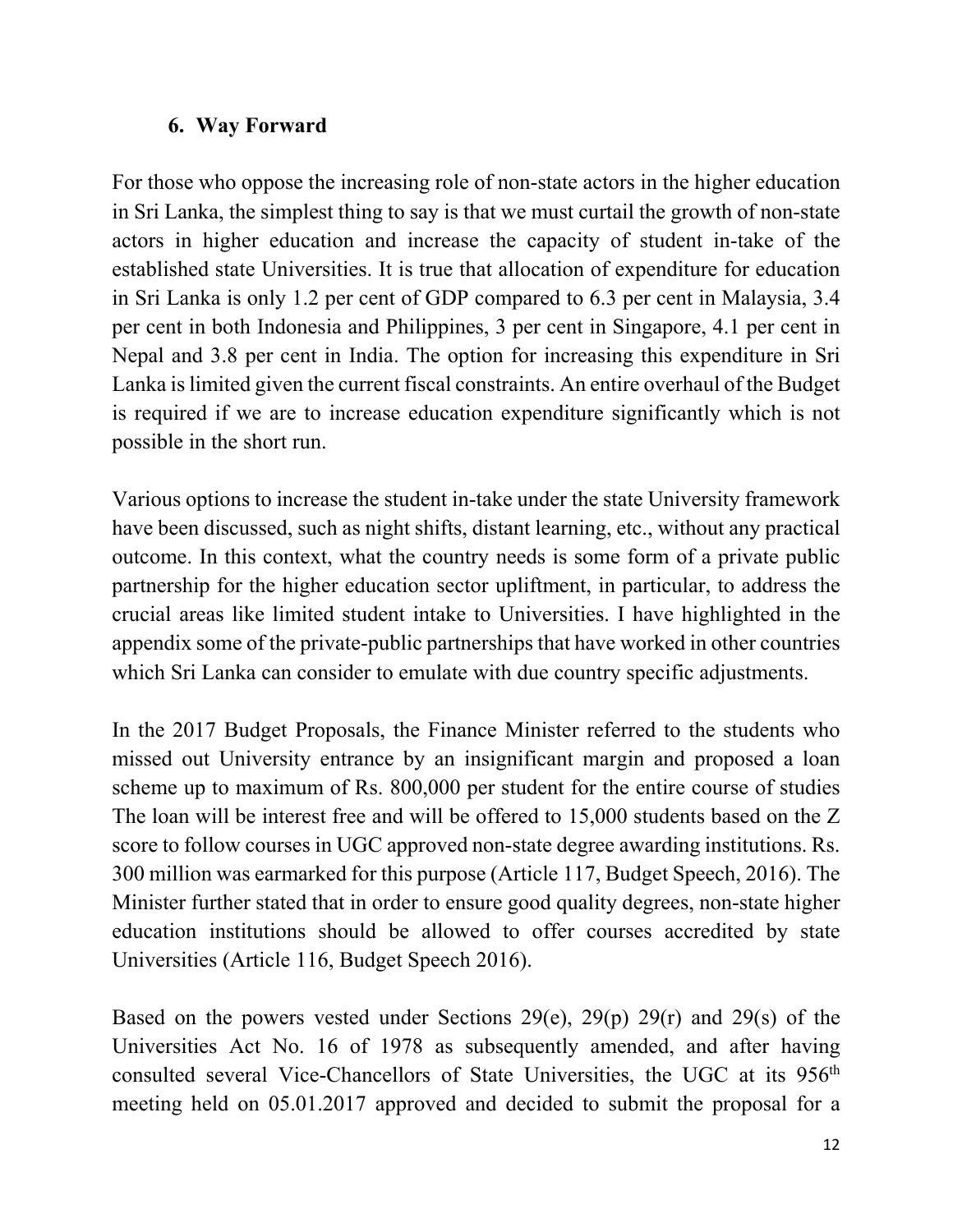"Partnership between Universities and Recognized Institutions to Expand Opportunities for Higher Education". It envisages expanding higher education by offering three year job oriented degree programmmes of selected State Universities, delivered to students through Recognized Institutions and financed under the Budget 2017 proposed student loan scheme. The selected students who are supported by the student loan scheme have to be readily employable upon their graduation to recover the outstanding loan and to obtain their contribution to the national economy. One can in fact consider this as a positive step in the way forward with private-public partnerships.

Speaking about the way forward, we must not miss to mention about the current status of state Universities in Sri Lanka. There is an urgent need to grant them more autonomy to raise their own funds. A case in point is the PIM of the University of Sri Jayawardenapura where I have served as a board member for the last five years. The PIM has been self-financed since 2002 and does not depend on the government for any funds. Consequently, it has managed to acquire more autonomy and go into more ambitious expansion plans compared to other state Universities. I believe that all State funded Universities can benefit from such autonomous status.

This autonomy is also required to become competitive and improve quality and standards of state Universities. I have already referred to the quality of State University Medical Faculties, but it does not stop there. The overall quality of a number of state Universities have declined over the years. As the World Bank (2008) report highlighted, none of the Sri Lankan Universities are among the first 500 in the world. Almost ten years later, I can say that all state Universities are ranked below 2000 – Colombo University is ranked at 2171 (best) and the KDA is ranked at 9,938. This is compared to some Asian Universities like NUS ranked at 24, Peaking University at 29 and Tokyo University at 39. Recently, Prof. Sunethra Weerakoon a retiring Professor of the University of Sri Jayawardenapura highlighted the following facts in regard to the quality of state Universities: (a) incompetence and collusion among management personnel and academic staff; (b) lethargy of university administration and lapses in strategic management oversight; (c) poor motivation in regard to academic curiosity or scholarly achievements; (d) politicization, and so on; and strongly recommended an independent body for monitoring state Universities (*The Sunday Times*, Education Times, 29 January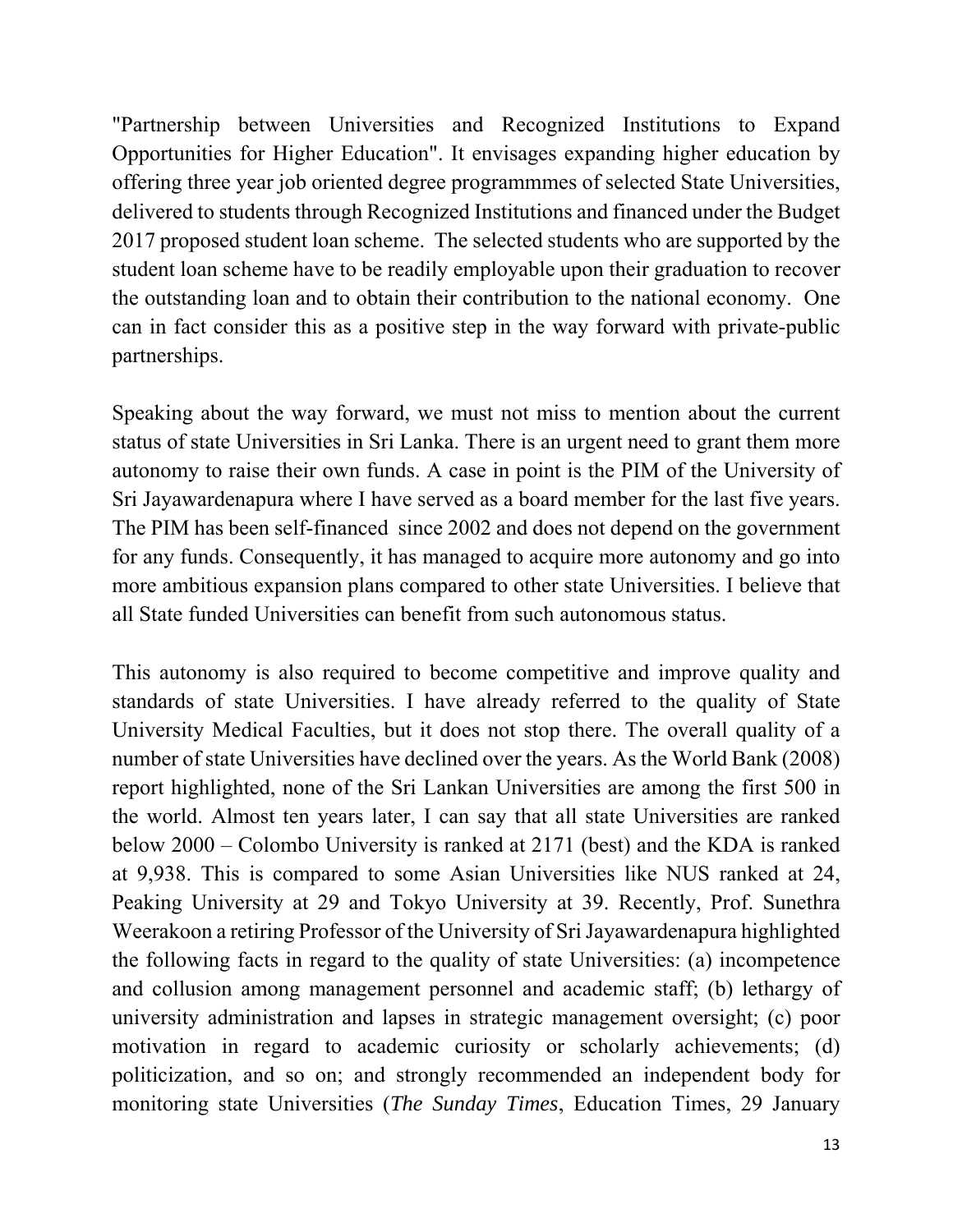2017). So what do all this point to. We need an apex independent accreditation body that covers not only non-state sector institutions in higher education but also state sector institutions in higher education in the country.

In fact, the National Education Commission (2009) recommended the establishment of a National Quality Assurance Accreditation Council (NQAAC) by an Act of Parliament, as an independent body appointed by the President, to cover all areas of higher education and technical and vocational education in Sri Lanka. Clearly, setting a national standard in the country for all tertiary providers will help reduce doubt and controversy surrounding private providers. The National Education Commission proposes that the National Quality Assurance Accreditation Council should be established by an Act of Parliament and its governing body should include officials from both the higher education and Technical Education and Vocational Training sector. This body is to be empowered with the right to award recognition to institutes and universities. The National Quality Assurance Accreditation Council will set national standards and guidelines to be followed by all tertiary education providers. They will also conduct cyclical reviews of all academic activities of these institutes to ensure the quality of all programmes offered within the higher education and Technical Education and Vocational Training sector (NEC, 2009).

In a recent interview, the State Minister of Higher Education, Hon. Mohan Lal Grero stated: "In the future we are planning to establish an Independent Quality Assurance and Accreditation Commission. We are in the process of drafting the Bill now. After this is established, then it will be compulsory for all institutes to go to the Commission and get themselves accredited. The Commission will be the authority" (*Daily Mirror*, 20 December 2016). This should be welcomed and what we need today is an overall autonomous body to accredit both state and non-state actors in higher education in this country.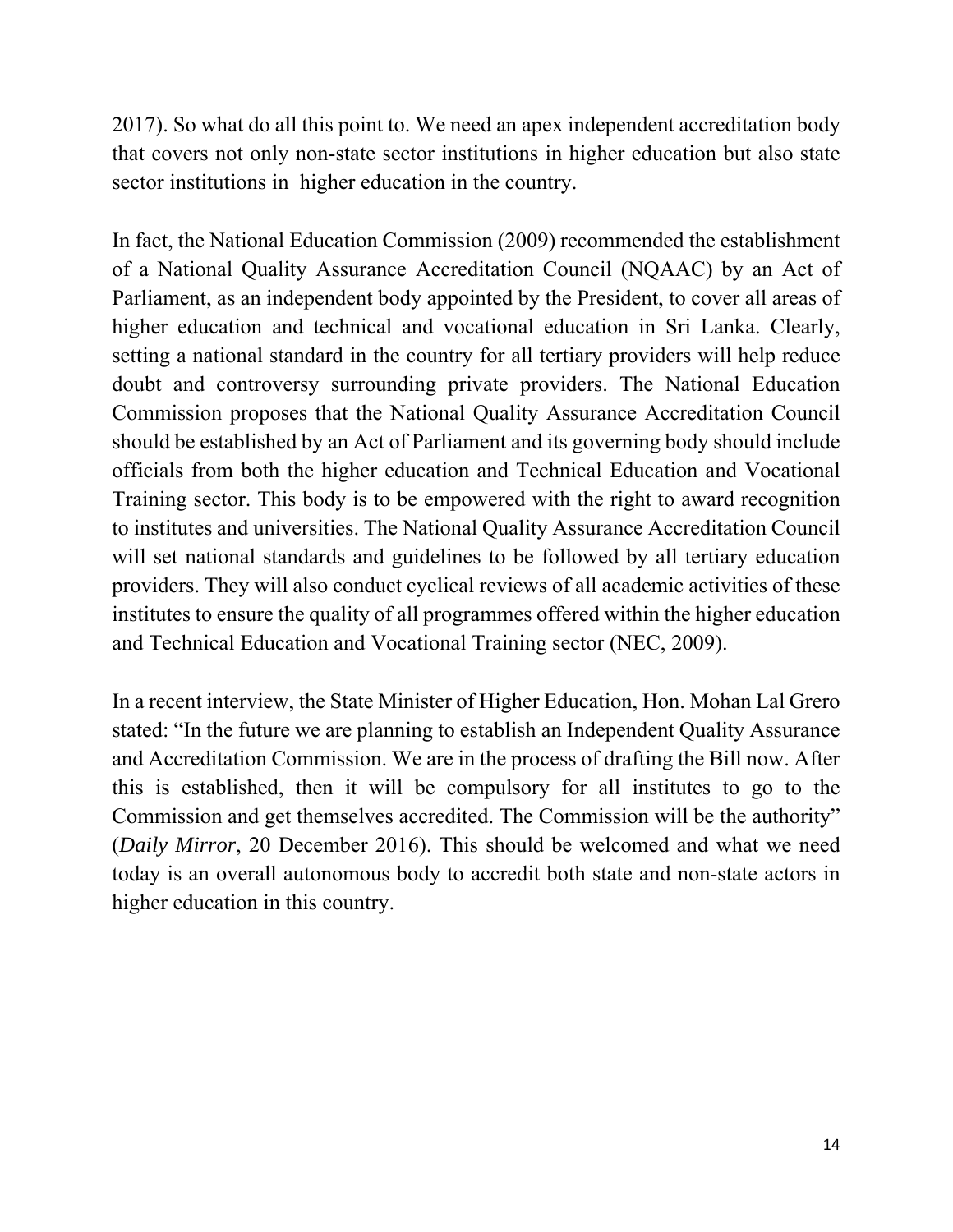# **7. Concluding Remarks**

We can have a national Independent Accreditation System and create a more suitable environment to uplift the standards of state universities and encourage participation of private players in the higher education system but that itself is not adequate. We also need to change the mind-set of the people of this country

For long years, Sri Lanka nurtured a welfare state that was inherited from the British rule. This welfare state led many stakeholders to consider free education as an entitlement for everyone. But as the state failed to provide free education to all those who qualified for higher education, the debate shifted from free education to freedom of education. Freedom of education is a constitutional and a fundamental right of every citizen of the country. In that context, every citizen had a right to education. However, many stakeholders in this country have failed to come to terms with the concept of freedom of education and right to education.

The perception on private HEI is very much influenced by class and past politics of the country too. It ranges from the perceptions of rich having free access to education, exacerbating the income disparity leading to inequitable access to higher education, turning education into a 'commodity', and so on. Fuel to these perceptions is added by opportunistic politicians and student groups affiliated to various political parties. Thus, together with establishing an accreditation authority, a public sensitization programme highlighting the importance of non-state actors in higher education should be initiated by the government.

Some of the best Universities in this world like Harvard in USA and Cambridge in UK are privately owned. South Korea, for instance, has the highest number of private sector institutions in the higher education sector. Thus there is a need to recognize that other countries have grown and developed with the support of non-state actors participation in higher education.

The rapid development of technology has spread mobile learning courses all over the world. Libraries are getting less relevant as bulk of the required references can be obtained online for studying. Thus there is a need to recognize that the state's controlling power to prevent the penetration of non-state actors to higher education